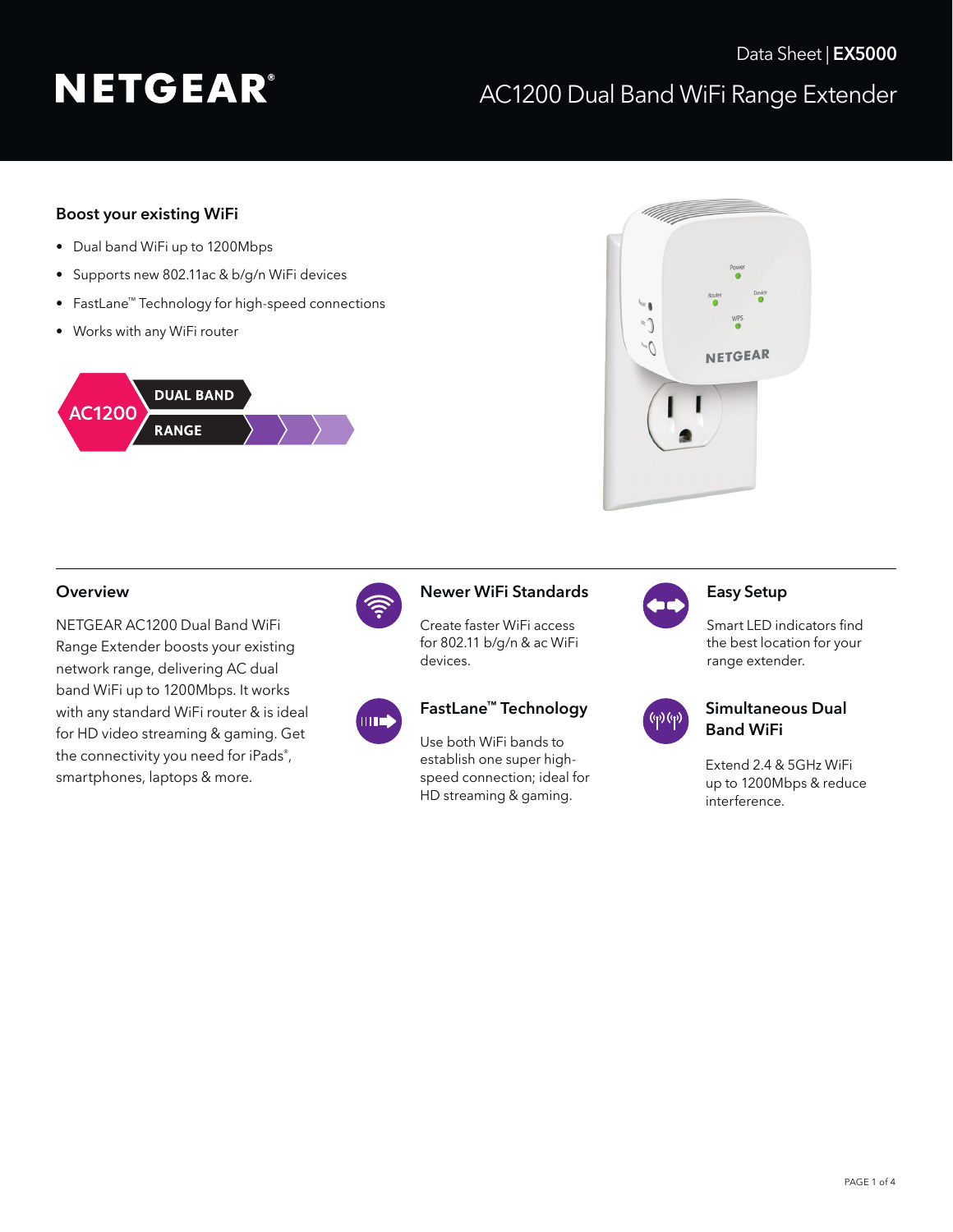### AC1200 Dual Band WiFi Range Extender Data Sheet | **EX5000**

WiFi Range Extenders boost your existing WiFi & deliver greater wireless speed where the signal is intermittent or weak, improving the range & connectivity you desire for iPads® , smartphones, laptops & more.



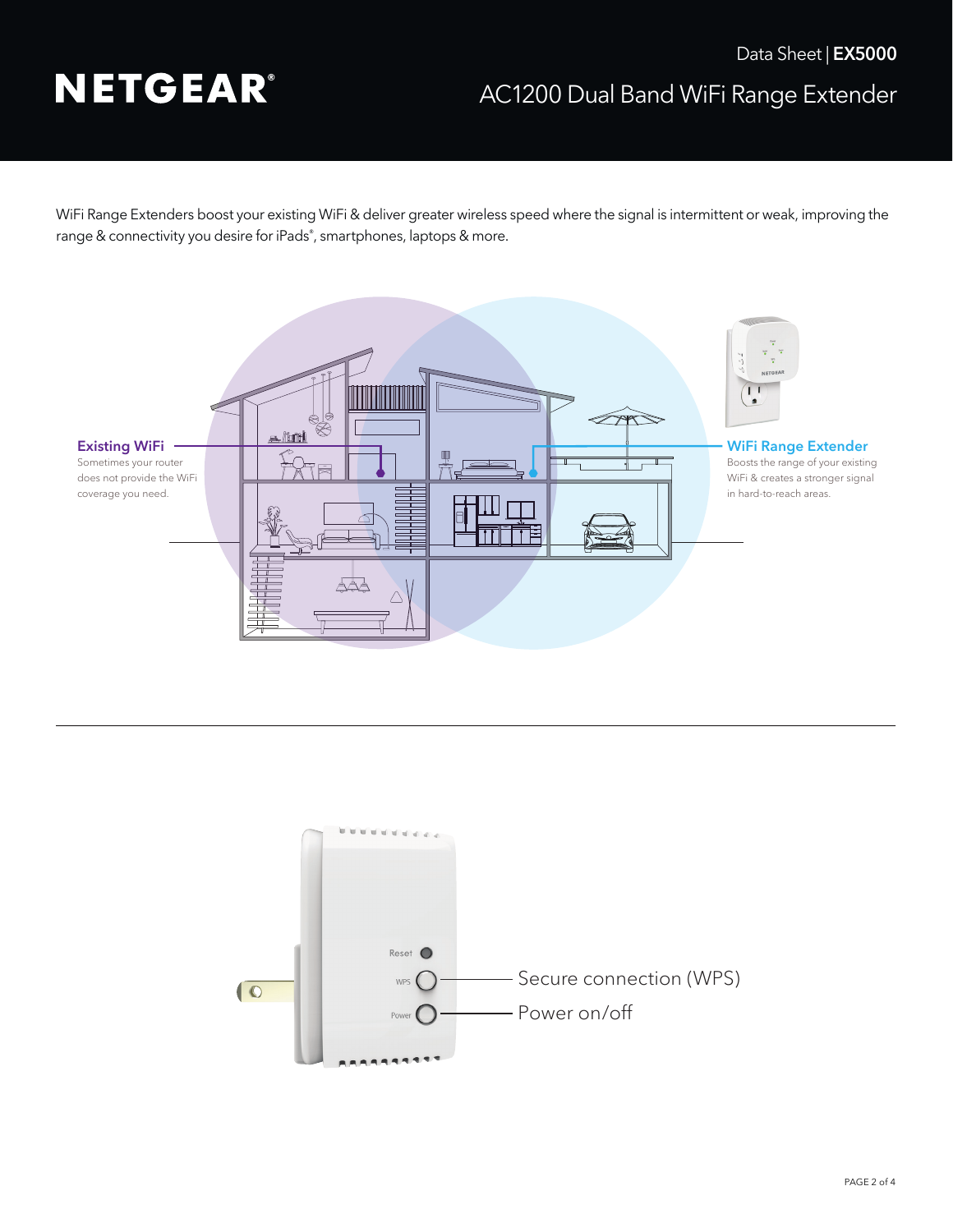### WiFi Analytics App

How strong is your WiFi signal? Use the NETGEAR WiFi Analytics app & get advanced analytics to optimize your existing or newly extended WiFi network. Check your network status, WiFi signal strength, identify crowded WiFi channels & much more!

Here's what you can do with the WiFi Analytics App!

- Get a network status overview
- Check WiFi signal strength
- Measure WiFi channel interference
- Keep track of WiFi strength by location
- and more...



Scan to install app